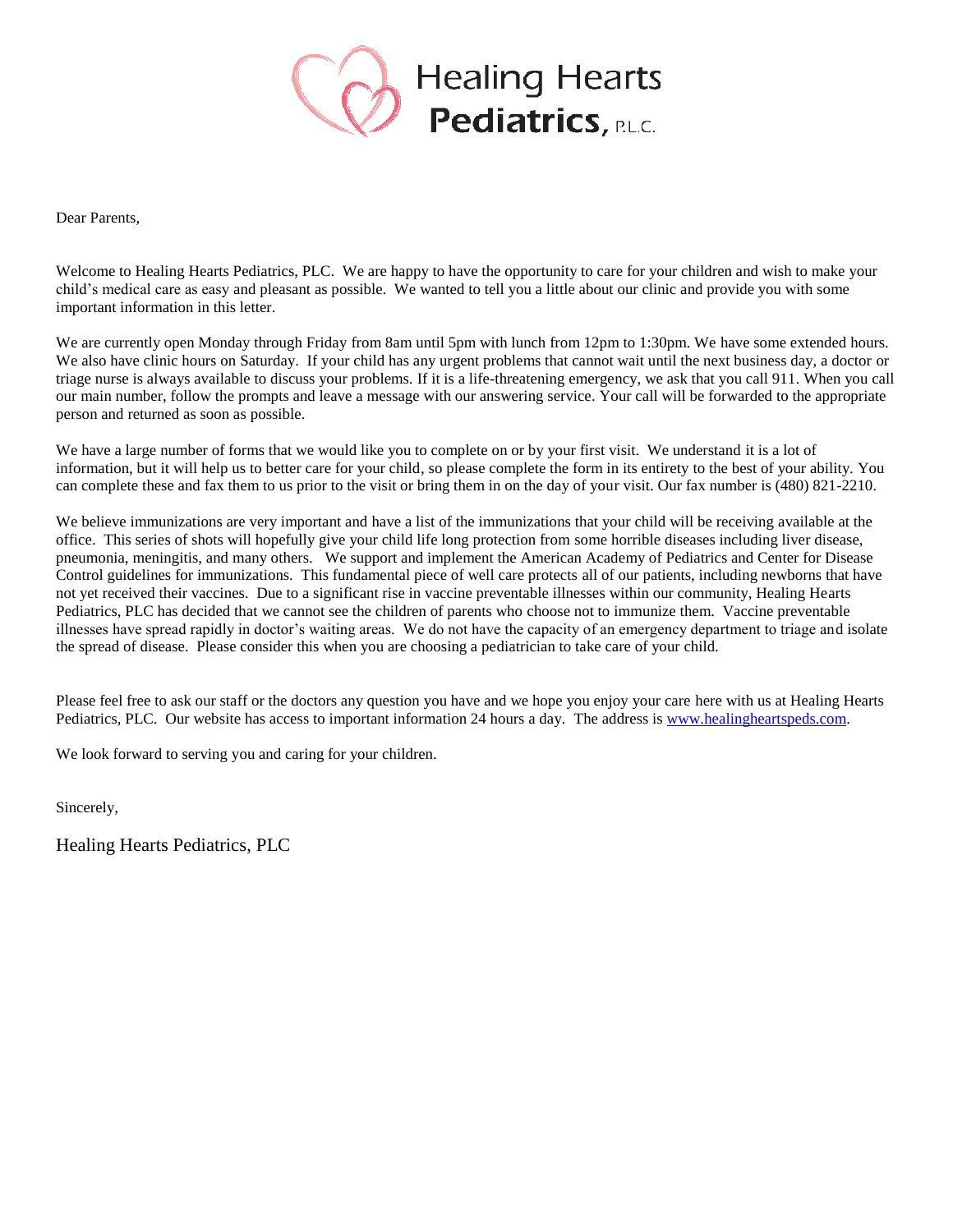

|                                                                                       |                 |                                                |  | <b>Patient Information</b>                                            |                                                                                    |                                            |                         |     |
|---------------------------------------------------------------------------------------|-----------------|------------------------------------------------|--|-----------------------------------------------------------------------|------------------------------------------------------------------------------------|--------------------------------------------|-------------------------|-----|
| Name (Last, First, Middle Initial)                                                    |                 |                                                |  |                                                                       | SSN#                                                                               |                                            | <b>Birthdate</b>        | Sex |
| Address                                                                               |                 |                                                |  |                                                                       |                                                                                    | City, State, Zip                           |                         |     |
| Primary Phone                                                                         |                 | Alternate Phone                                |  |                                                                       | Does the child have siblings that are<br>patients here?<br>$\exists$ Yes $\Box$ No |                                            | Sibling Names:          |     |
| <b>Student Status</b><br>□Full-time □Part-Time                                        |                 | Smoker (if applicable)<br>$\Box$ Yes $\Box$ No |  | Mother's maiden name                                                  |                                                                                    |                                            |                         |     |
| Guarantor Information (Financially Responsible Parent or Guardian Patient lives with) |                 |                                                |  |                                                                       |                                                                                    |                                            |                         |     |
| Name (Last, First, Middle Initial)                                                    |                 |                                                |  |                                                                       | SSN#                                                                               |                                            | <b>Birthdate</b>        | Sex |
| Address                                                                               |                 |                                                |  |                                                                       |                                                                                    | City, State, Zip                           |                         |     |
| Primary Phone                                                                         | Alternate Phone |                                                |  | Employer                                                              |                                                                                    |                                            |                         |     |
| <b>Employer Phone</b>                                                                 |                 |                                                |  | Marital Status:                                                       |                                                                                    |                                            | Relationship to Patient |     |
|                                                                                       |                 |                                                |  | $\Box$ Single $\Box$ Married $\Box$ Divorced $\Box$ Widow             |                                                                                    |                                            |                         |     |
| E-mail Address:                                                                       |                 |                                                |  |                                                                       |                                                                                    |                                            |                         |     |
|                                                                                       |                 |                                                |  | <b>Other Parent or Guardian Information</b>                           |                                                                                    |                                            |                         |     |
| Name (Last, First, Middle Initial)                                                    |                 |                                                |  |                                                                       | SSN#                                                                               |                                            | <b>Birthdate</b>        | Sex |
|                                                                                       |                 |                                                |  |                                                                       |                                                                                    |                                            |                         |     |
| Address                                                                               |                 |                                                |  |                                                                       |                                                                                    | City, State, Zip                           |                         |     |
| Primary Phone                                                                         | Alternate Phone |                                                |  | Marital Status:                                                       |                                                                                    |                                            | Relationship to Patient |     |
|                                                                                       |                 |                                                |  | $\Box$ Single $\Box$ Married $\Box$ Divorced $\Box$ Widow             |                                                                                    |                                            |                         |     |
|                                                                                       |                 |                                                |  | <b>Primary Insurance</b>                                              |                                                                                    |                                            |                         |     |
| Name of Insurance Company (If AHCCCS - Name of Plan)                                  |                 |                                                |  |                                                                       |                                                                                    | Policy/Subscriber ID #                     | Group Number            |     |
| Name of Owner of Policy (If AHCCCS - CHILD is Owner of Policy)                        |                 |                                                |  |                                                                       |                                                                                    | Relationship of Owner of Policy to Patient |                         |     |
| Owner of Policy Date of Birth (If AHCCCS - CHILD'S)                                   |                 |                                                |  | Owner of Policy Sex                                                   |                                                                                    | Owner of Policy Employer                   |                         |     |
| Co-payment Amount                                                                     |                 |                                                |  | Deductible/Co-Insurance Amount                                        |                                                                                    | Owner of Policy Social Security Number     |                         |     |
|                                                                                       |                 |                                                |  | Secondary Insurance (AHCCCS is always secondary to private insurance) |                                                                                    |                                            |                         |     |
| Name of Insurance Company (If AHCCCS - Name of Plan)                                  |                 |                                                |  |                                                                       |                                                                                    | Policy/Subscriber ID #                     | Group Number            |     |
| Name of Owner of Policy (If AHCCCS - CHILD is Owner of Policy)                        |                 |                                                |  |                                                                       |                                                                                    | Relationship of Owner of Policy to Patient |                         |     |
| Owner of Policy Date of Birth (If AHCCCS - CHILD'S)                                   |                 |                                                |  | Owner of Policy Sex                                                   |                                                                                    | Owner of Policy Employer                   |                         |     |
| Co-payment Amount                                                                     |                 |                                                |  | Deductible/Co-Insurance Amount                                        |                                                                                    | Owner of Policy Social Security Number     |                         |     |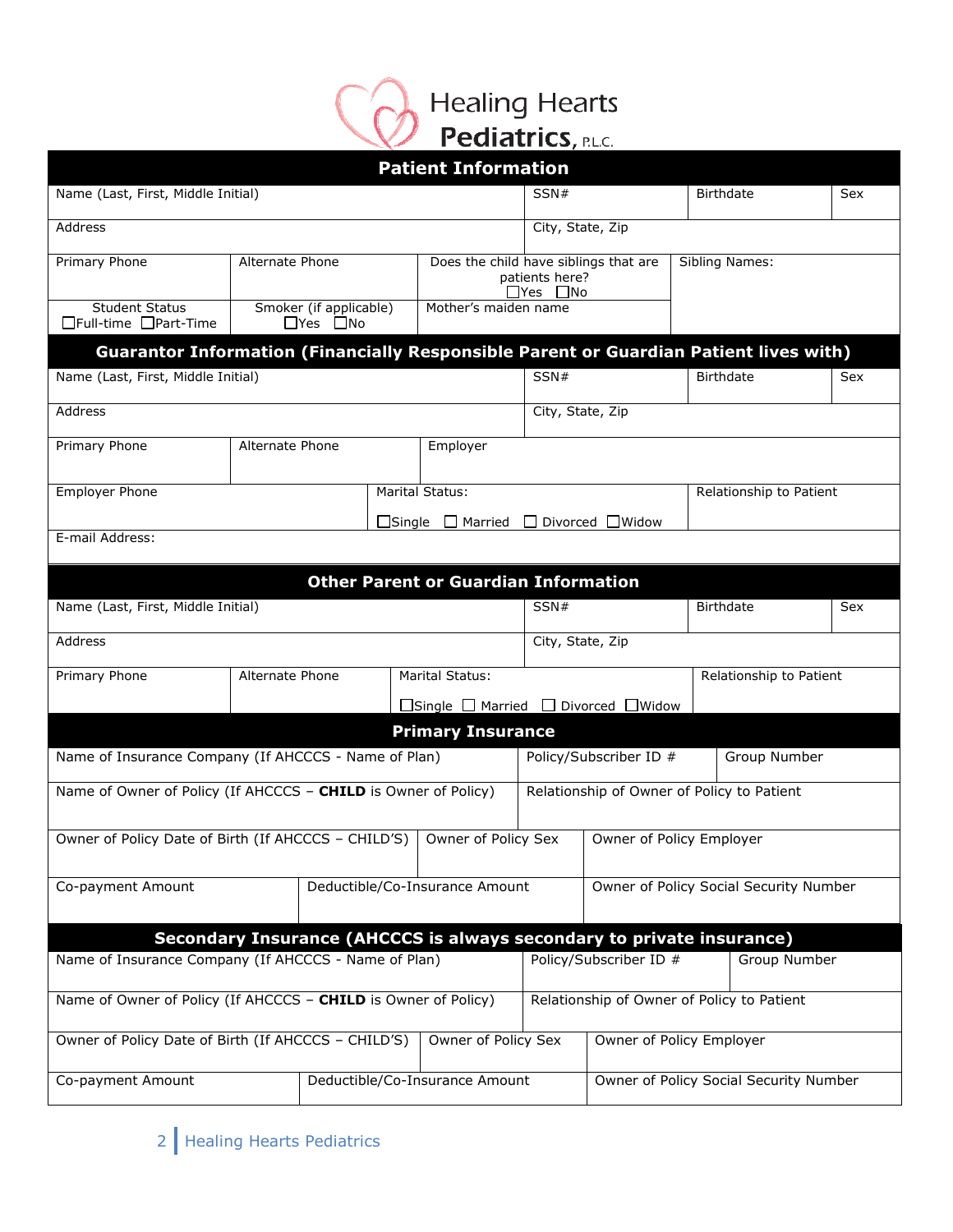| <b>Other Information</b>                                          |                                         |
|-------------------------------------------------------------------|-----------------------------------------|
| Primary Language:                                                 | Referred by:                            |
| $\Box$ Spanish $\Box$ Chinese $\Box$ Vietnamese<br>$\Box$ English | Friend<br><b>Previous Patient</b>       |
| $\Box$ Unreported<br>$\Box$ Other                                 | Physician, Name                         |
| Race:                                                             | $\Box$ Internet/Insurance               |
| l 1 American Indian or Alaska Native<br>l Asian                   | Other                                   |
| $\Box$ Black or African American $\Box$ Multi-racial              |                                         |
| Native Hawaiian or Other Pacific Islander                         | Ethnicity:<br>$\Box$ Hispanic or Latino |
| $\Box$ Unknown/ Unreported                                        | Not Hispanic or Latino                  |
| $\Box$ White                                                      | Unknown/ Unreported                     |

# **Financial Policy Agreement**

 Thank you for choosing Healing Hearts Pediatrics P.L.C. for your child's health care. We are committed to providing quality medical care for your children. In order to reduce potential misunderstandings, our office has adopted the following Financial Policy. We require that you read it and agree to abide by it prior beginning treatment.

## **Insurance**

 Your insurance policy is a contract between you and your insurance plan. We cannot efficiently bill your insurance company unless you provide us with current and valid insurance information. We will file claims to those plans with which we have a contractual agreement. As a courtesy, we will file claims to those plans with which we do not have a contractual agreement as unassigned and the insurance company will send the payment directly to you, therefore full payment is expected at the time of service.

 All health plans are not the same and they do not always cover the same services or facilities. In the event that your health plan determines that a service is "not covered" you will be responsible for the entire charge. This office is not responsible for disputing decisions made by your insurance carrier regarding coverage. Payment for services rendered is due by the  $1<sup>st</sup>$  day of the month after the charge has printed on your statement.

 Non-covered or allowed services will only be charged to you per the contract Healing Hearts Pediatrics P.L.C. has with your insurance company. Examples of this would include screening exams and/or telephone encounters.

 We expect you to familiarize yourself with the benefits and limitations of your insurance policy including, but not limited to: deductible and co-payment amount as well as approved labs, radiology facilities, well care coverage, vision and hearing screens, vaccines and hospitals contracted with your plan. It is your responsibility to notify our office when either your insurance plan or benefits change. Any cost incurred by this office because of incorrect information you provided to us may be passed on to you.

 If you have insurance coverage with a plan with which Healing Hearts Pediatrics does not participate or you currently have no health insurance, charges for your child's care and treatment are due at the time of service, unless prior financial arrangements have been set up with our Office Manager. Should HHP feel it necessary to turn your account over to an outside Collection Agency, you will be held responsible for any fees incurred in that process.

## **We will do our best to verify your insurance coverage, but this does not guarantee an active policy at the time of your visit/treatment. Should there be a short fall in payment, or a non-payment of services by the insurance company, it is ultimately the responsibility of the patient (or legal guardian) for all outstanding payments relating to services rendered.**

#### **No Insurance**

 If you have no insurance coverage, Healing Hearts Pediatrics has implemented a Payment Plan Option for those services that are "Medically Necessary". Payment Plan arrangements need to be in writing and secured with a credit card, debit card. or post-dated checks. A Payment Plan Option can be arranged with the Front Office, at 480-821- 1400.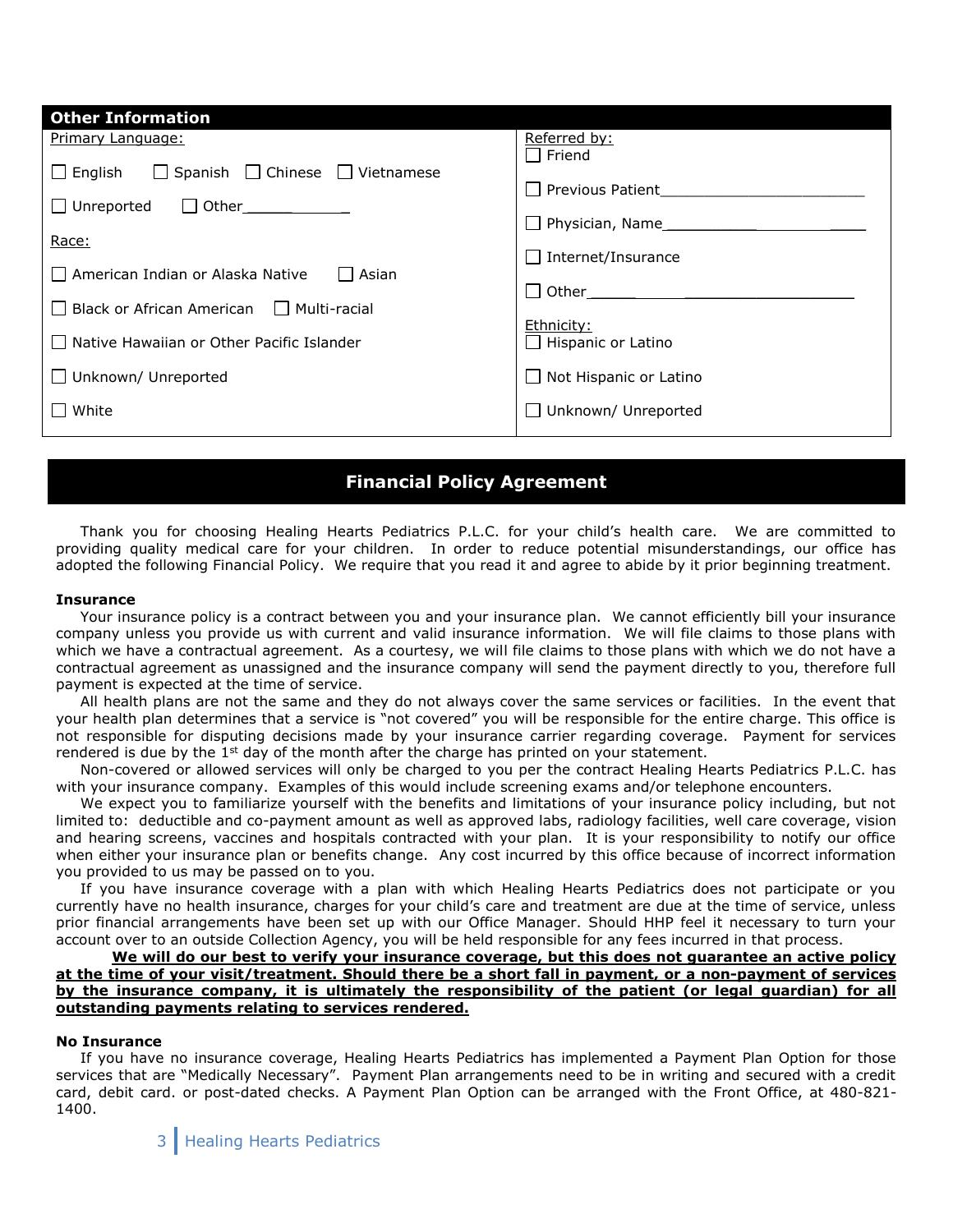## **Deductibles/Co-pays/Payments**

 Our insurance contracts require us to collect deductible amounts and co-pays at the time of service. These amounts will be collected prior to service being rendered. Your insurance company may require a co-pay for "immunization only" visits. For your convenience we accept VISA, MasterCard, and American Express in addition to personnel checks and cash. If your check is returned to us for insufficient funds, we will assess a service charge equal to the bank fees assessed to Healing Hearts Pediatrics P.L.C.

## **Well Child Care and Sick Visit" Same Day Charge Notice**

 Parents, please note, an office visit copay will apply should your child require additional medical attention (i.e., pre-existing problem, illness, abnormality, or new problem) during their scheduled preventative Well Child Care visit.

## **Appointments**

 Our goal is to provide the best possible care and physician availability to each of our patients. Our policy is to request you to call and cancel appointments 24 hours prior to scheduled appointment. Please call us, as early as possible, when you know you will need to reschedule and/or cancel an appointment. You may be charged a fee for failed appointments.

#### **Minor Patients**

 For all services that are rendered to minor patients (under the age of 18), the parent and/or guardian of the patient is held financially responsible for payment and needs to be present for all visits.

#### **Information**

 I hereby agree that the above enrollment information is correct, and I also agree that any changes to the enrollment information will be communicated to Healing Hearts Pediatrics as required to fulfill the medical and financial obligation for services rendered.

#### **Authorization**

 I hereby request and consent that my medical records and non-written records be sent to my referring physicians, those physicians or ancillary facilities that I am referred to by the Healing Hearts Pediatrics P.L.C. and to my insurance company or its agents that may be authorizing treatment. I further understand that my medical records may contain sensitive information and hereby authorize the release of all confidential HIV related information, communicable diseases related information, drug and alcohol abuse/treatment information and mental health diagnosis/treatment information to the above.

 I also consent to release of immunization records and medication information to my child's school and/or preschool which is deemed pertinent and necessary for my child's enrollment and/or healthcare in the school district in which my child attends.

## **Financial Authorization**

 I hereby authorize payment directly to the attending physician for medical and/or surgical benefits, if any from the insurance carrier to Healing Hearts Pediatrics, P.L.C. If paying cash, I am responsible to pay at the time of service.

## **Privacy Practices and Patient Rights and Responsibilities**

I have been presented with a copy of the Notice of Privacy Practices for the office of Healing Hearts Pediatrics, P.L.C. detailing how my information may be used and disclosed as permitted under federal and state law. I understand that the copy presented is a copy for my reading and viewing while in the office and if I request I will be given a copy of the Notice of Privacy Practices.

I have been presented with a copy of the Patient Rights and Responsibilities and the Non-Compliance Reporting Form(s) for the office of Healing Hearts Pediatrics, P.L.C. and understand the process for reporting Non-Compliance incidents. I understand that the copy presented is a copy for my reading and viewing while in the office and if I request I will be given a copy of the Patient Rights and Responsibilities and reporting forms for Non-Compliance incidents.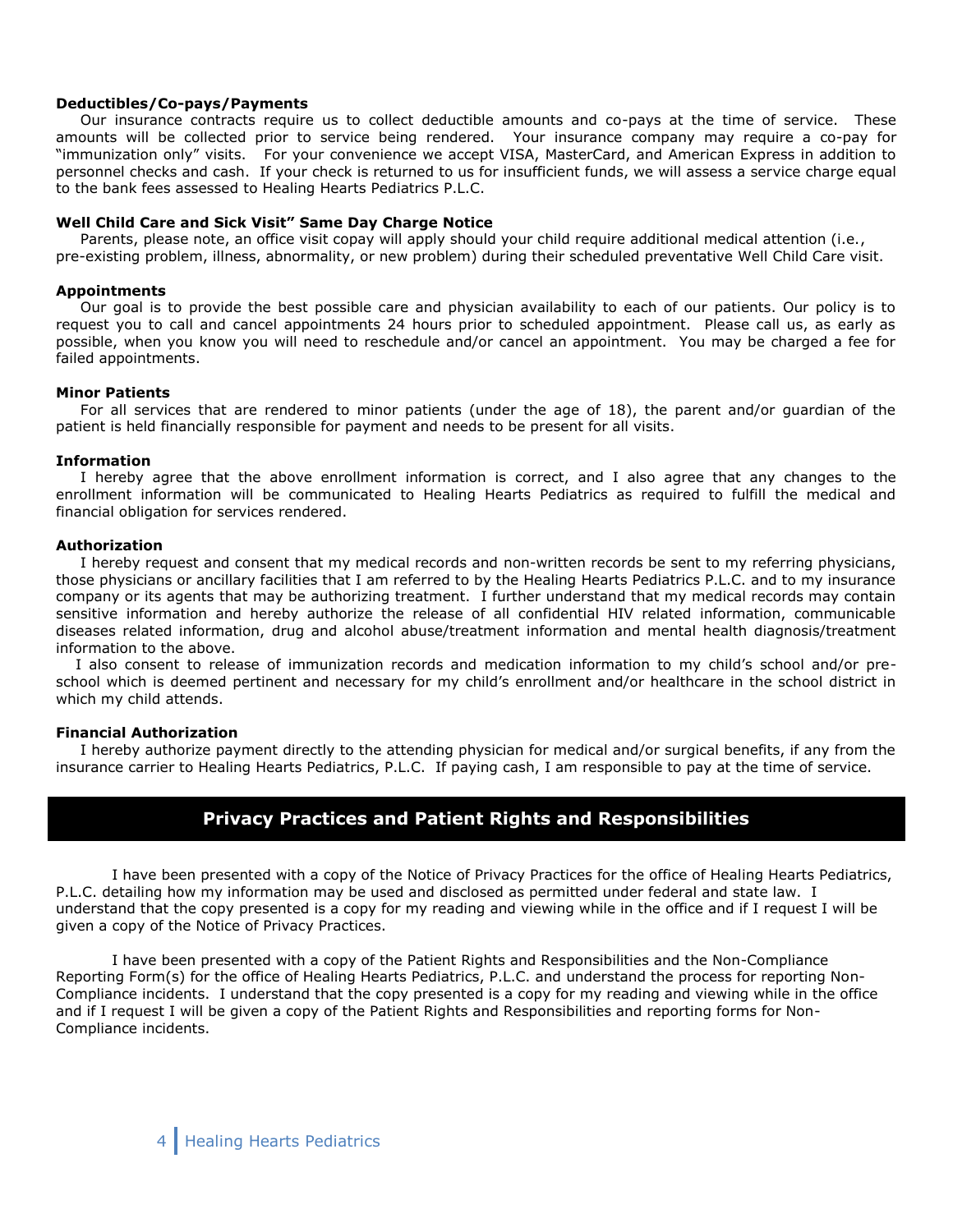# **Health Current Patient Notification Process**

**"I acknowledge that I received and read the Notice of Health Information Practices. I understand that my healthcare provider participates in Health Current, Arizona's health information exchange (HIE). I understand that my health information may be securely shared through the HIE, unless I complete and return an Opt Out Form to my healthcare provider."** 

## **Permission to Treat**

## **I hereby authorize the following individuals to sign authorizations to administer immunizations or bring child in for appointments or make any medical decisions deemed necessary in the event of my absence.** (Persons other than parents or guardians)

\*Parents, please keep in mind, emergencies do come up and unless a person is listed on your child's chart, per HIPAA guidelines, they will NOT be able to have your child treated without documentation from you that they have authorization to have child seen without you being present. Please list ANYONE who may EVER need to bring your child in, in the event that you can not! Persons living outside of the state IS acceptable! Thank You!

Examples: (Grandparents, Older Siblings, Aunt/Uncles, Child Care Providers)

| <b>Name of Person</b> | <b>Relationship to Child</b> |  |  |
|-----------------------|------------------------------|--|--|
|                       |                              |  |  |
|                       |                              |  |  |
|                       |                              |  |  |

I agree that the information provided is correct and accurate:

\_\_\_\_\_\_\_\_\_\_\_\_\_\_\_\_\_\_\_\_\_\_\_\_\_\_\_\_\_\_\_\_\_\_\_\_\_\_\_\_\_

\_\_\_\_\_\_\_\_\_\_\_\_\_\_\_\_\_\_\_\_\_\_\_\_\_\_\_\_\_\_\_\_\_\_\_\_\_\_\_\_\_

\_\_\_\_\_\_\_\_\_\_\_\_\_\_\_\_\_\_\_\_\_\_\_\_\_\_\_\_\_\_\_\_\_\_\_\_\_\_\_\_\_

\_\_\_\_\_\_\_\_\_\_\_\_\_\_\_\_\_\_\_\_\_\_\_\_\_\_\_\_\_\_\_\_\_\_\_\_\_\_\_\_\_

Patient Name (Please print)

Printed Name of Parent or Guardian

Signature of Parent or Guardian

Effective Date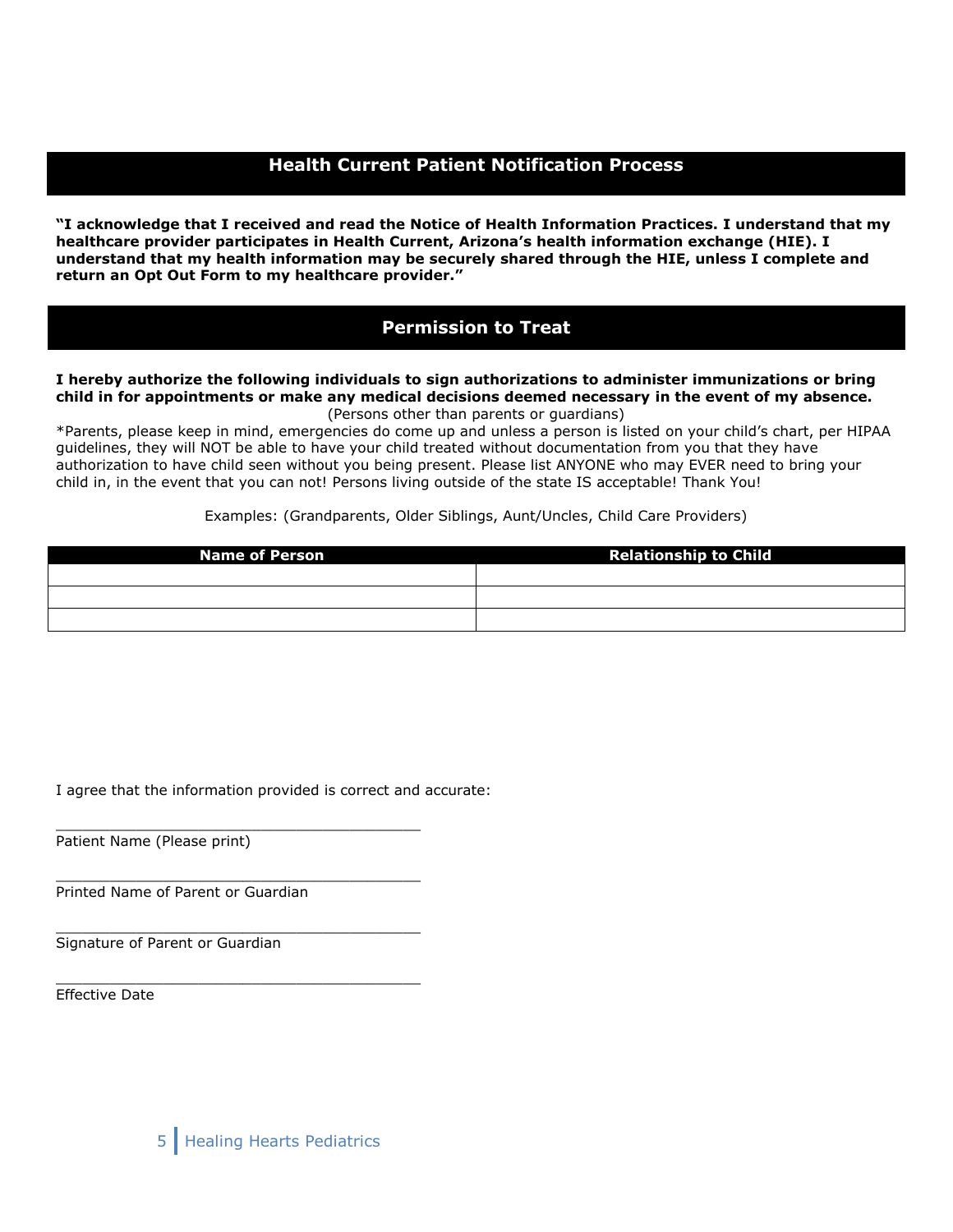

| <b>Patient Intake</b>                                            |                 |                                                    |                                |  |  |
|------------------------------------------------------------------|-----------------|----------------------------------------------------|--------------------------------|--|--|
| Patient Full Name:                                               |                 | Date of Birth:                                     |                                |  |  |
| Previously seen or treated by: (Name of Doctor/Practice)         |                 |                                                    |                                |  |  |
|                                                                  | <b>Pharmacy</b> |                                                    |                                |  |  |
| Name of Pharmacy:                                                | Phone Number:   |                                                    |                                |  |  |
| Address or Crossroads:                                           |                 |                                                    |                                |  |  |
|                                                                  |                 |                                                    |                                |  |  |
| <b>Birth History</b>                                             |                 |                                                    |                                |  |  |
| What hospital did you deliver in?                                |                 |                                                    |                                |  |  |
| Delivery Type?                                                   |                 | Vaginal                                            | Cesarean                       |  |  |
| Approximate time of birth?                                       |                 |                                                    | am or pm                       |  |  |
| How long was your pregnancy?                                     |                 |                                                    | weeks                          |  |  |
| Birth Weight and Length                                          |                 | lbs<br>oz                                          | inches                         |  |  |
| Was more than one baby delivered?                                |                 | ा<br>Yes                                           | П<br>No                        |  |  |
| Apgar Score                                                      |                 | 1 min                                              | 5 min                          |  |  |
| Vitamin K injection?                                             |                 | Yes                                                | No                             |  |  |
| Hepatitis B Vaccine?                                             |                 | Yes                                                | No                             |  |  |
| Hearing Test Performed? If Yes, was the result normal?           |                 | $\mathbf{I}$<br>Yes                                | No<br>$\Box$                   |  |  |
| Infant's Blood Type?                                             |                 |                                                    | Rh positive $\Box$ Rh negative |  |  |
| Was your baby jaundiced at birth?                                |                 | Yes<br>$\mathbf{I}$                                | No<br>$\Box$                   |  |  |
| Was phototherapy (treatment with lights) required?               |                 | Yes<br>$\blacksquare$                              | $\Box$<br>No                   |  |  |
| Oxygen required for baby?                                        |                 | Yes                                                | No                             |  |  |
| Stayed in NICU? If yes, how many days?                           |                 | Yes<br>$\mathcal{L}_{\mathcal{A}}$<br>No<br>$\Box$ | days                           |  |  |
| Were there birth defects?                                        |                 | $\Box$<br>Yes                                      | $\Box$<br>No                   |  |  |
| Was newborn screen (PKU, sickle cell, etc) done at birth?        |                 | Yes                                                | No<br>ΙI                       |  |  |
| Were there medications given to baby at birth?                   |                 | Yes                                                | No<br>$\mathsf{L}$             |  |  |
| Was your baby circumcised at birth?                              |                 | Yes                                                | No                             |  |  |
| During your baby's 1st year, did you breastfeed or formula feed? |                 | <b>Breastfed</b>                                   | $\Box$ Formula                 |  |  |
| What kind of formula?                                            |                 |                                                    |                                |  |  |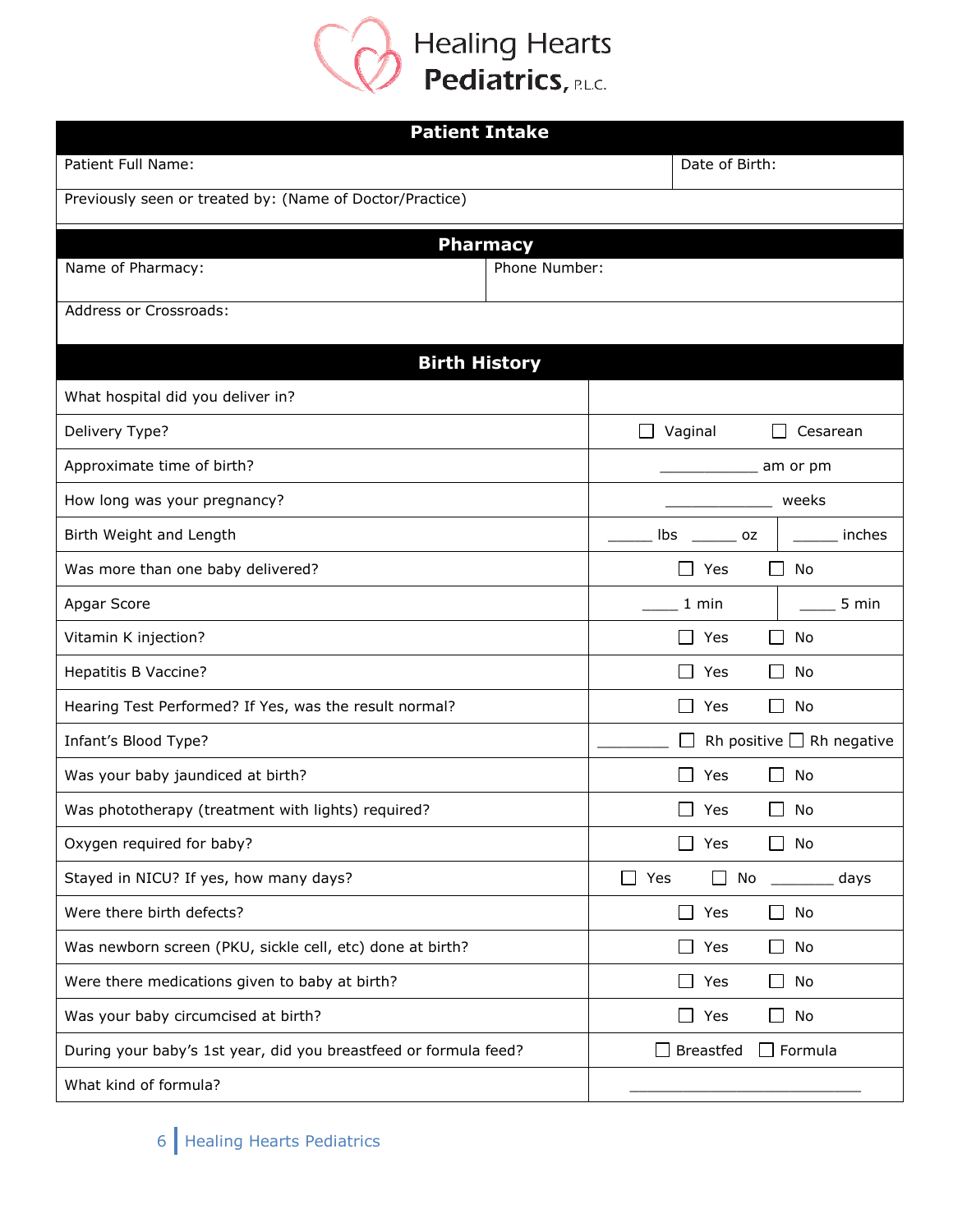| If feeding problems, please explain:                                      |                                                          |               |                                  |                  |                                |  |  |
|---------------------------------------------------------------------------|----------------------------------------------------------|---------------|----------------------------------|------------------|--------------------------------|--|--|
|                                                                           | <b>Maternal Illness/Complications</b>                    |               |                                  |                  |                                |  |  |
| Did you receive prenatal care?                                            |                                                          |               |                                  | Yes              | No<br>ΙI                       |  |  |
| Mother's blood type?                                                      |                                                          |               |                                  |                  | Rh positive $\Box$ Rh negative |  |  |
| Have diabetes or sugar in your urine?                                     |                                                          |               |                                  | Yes              | No<br>$\blacksquare$           |  |  |
| Have high blood pressure or other cardiac problems?                       |                                                          |               |                                  | Yes              | $\perp$<br>No                  |  |  |
| <b>Maternal Infections?</b>                                               |                                                          |               |                                  |                  |                                |  |  |
| Syphilis<br>Chlamydia<br>Gonorrhea                                        | Parvovirus                                               | B Strep (GBS) | Rubella<br>Cytomegalovirus (CMV) |                  |                                |  |  |
| Take any medications?                                                     |                                                          |               |                                  |                  |                                |  |  |
| Drink alcohol?                                                            |                                                          |               |                                  | Yes              | No<br>ΙI                       |  |  |
| Smoke cigarettes?                                                         |                                                          |               |                                  | Yes              | $\mathsf{L}$<br>No             |  |  |
| Use other drugs?                                                          |                                                          |               | If yes, list: ____               |                  |                                |  |  |
| <b>Patient Medical History</b>                                            |                                                          |               |                                  |                  |                                |  |  |
| Serious illness, accident, surgery, hospitalization                       | Complications                                            |               | Age of Child                     |                  |                                |  |  |
| 1                                                                         |                                                          |               |                                  |                  |                                |  |  |
| 2                                                                         |                                                          |               |                                  |                  |                                |  |  |
| 3                                                                         |                                                          |               |                                  |                  |                                |  |  |
| 4                                                                         |                                                          |               |                                  |                  |                                |  |  |
| Any Chronic Diseases (e.g. Allergies, Asthma, Recurrent Ear Infections) _ |                                                          |               |                                  |                  |                                |  |  |
|                                                                           | <b>Additional Concerns</b>                               |               |                                  |                  |                                |  |  |
|                                                                           | Circle any ongoing problems that concern you.            |               |                                  |                  |                                |  |  |
| Frequent cough<br>Sleep Issues                                            |                                                          |               | Vision concerns                  |                  |                                |  |  |
| Frequent runny nose                                                       | Temper tantrums                                          |               | Hearing concerns                 |                  |                                |  |  |
| Frequent constipation                                                     | Eats too little                                          |               |                                  | Speaks unclearly |                                |  |  |
| Cries a lot<br>Eats too much                                              |                                                          |               | Small for age                    |                  |                                |  |  |
|                                                                           | Please list any other problems or concerns you may have. |               |                                  |                  |                                |  |  |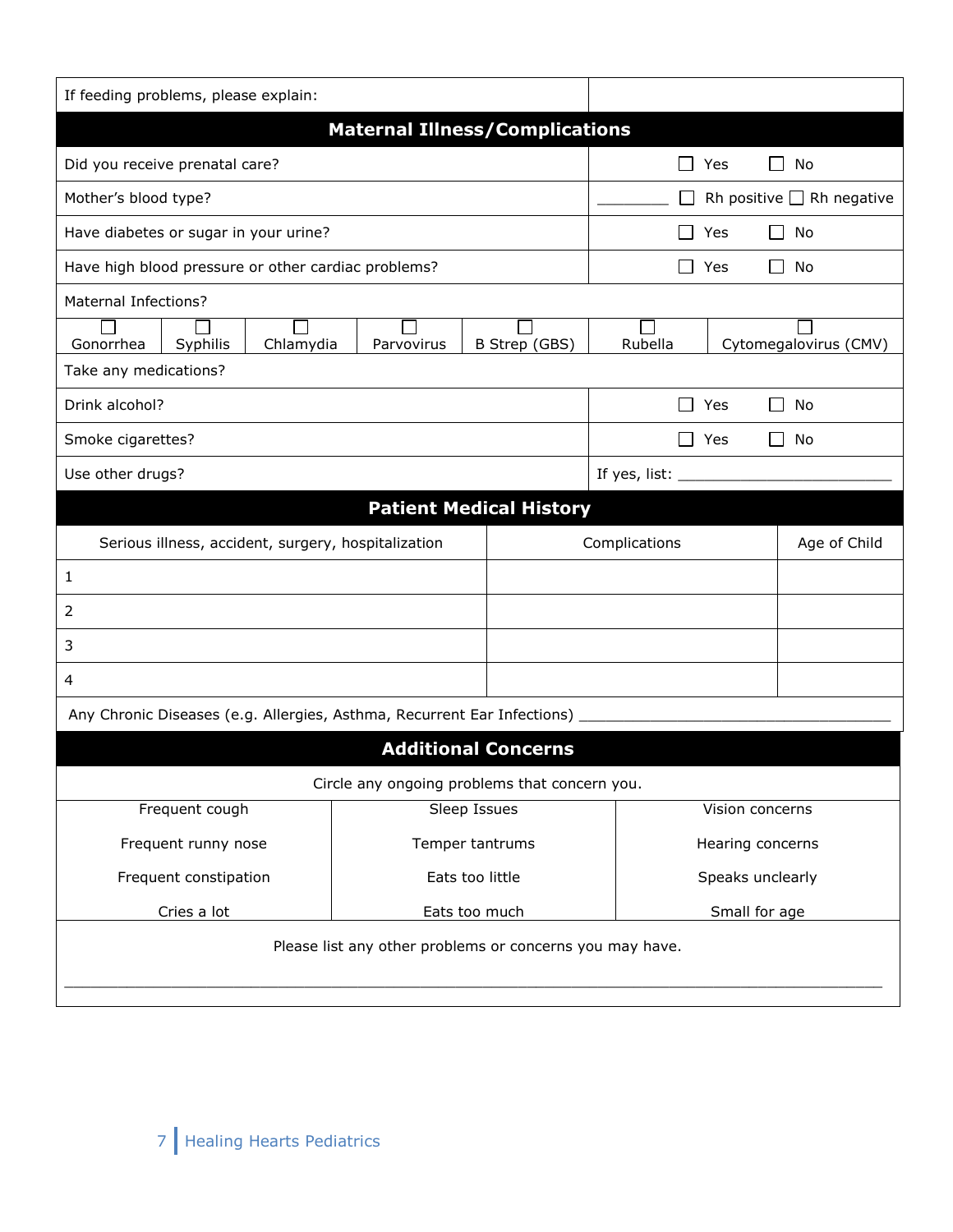| <b>Current Medications</b> |  |  |  |  |
|----------------------------|--|--|--|--|
|                            |  |  |  |  |
|                            |  |  |  |  |
|                            |  |  |  |  |
|                            |  |  |  |  |
|                            |  |  |  |  |
|                            |  |  |  |  |
|                            |  |  |  |  |
|                            |  |  |  |  |
|                            |  |  |  |  |
| $10\,$                     |  |  |  |  |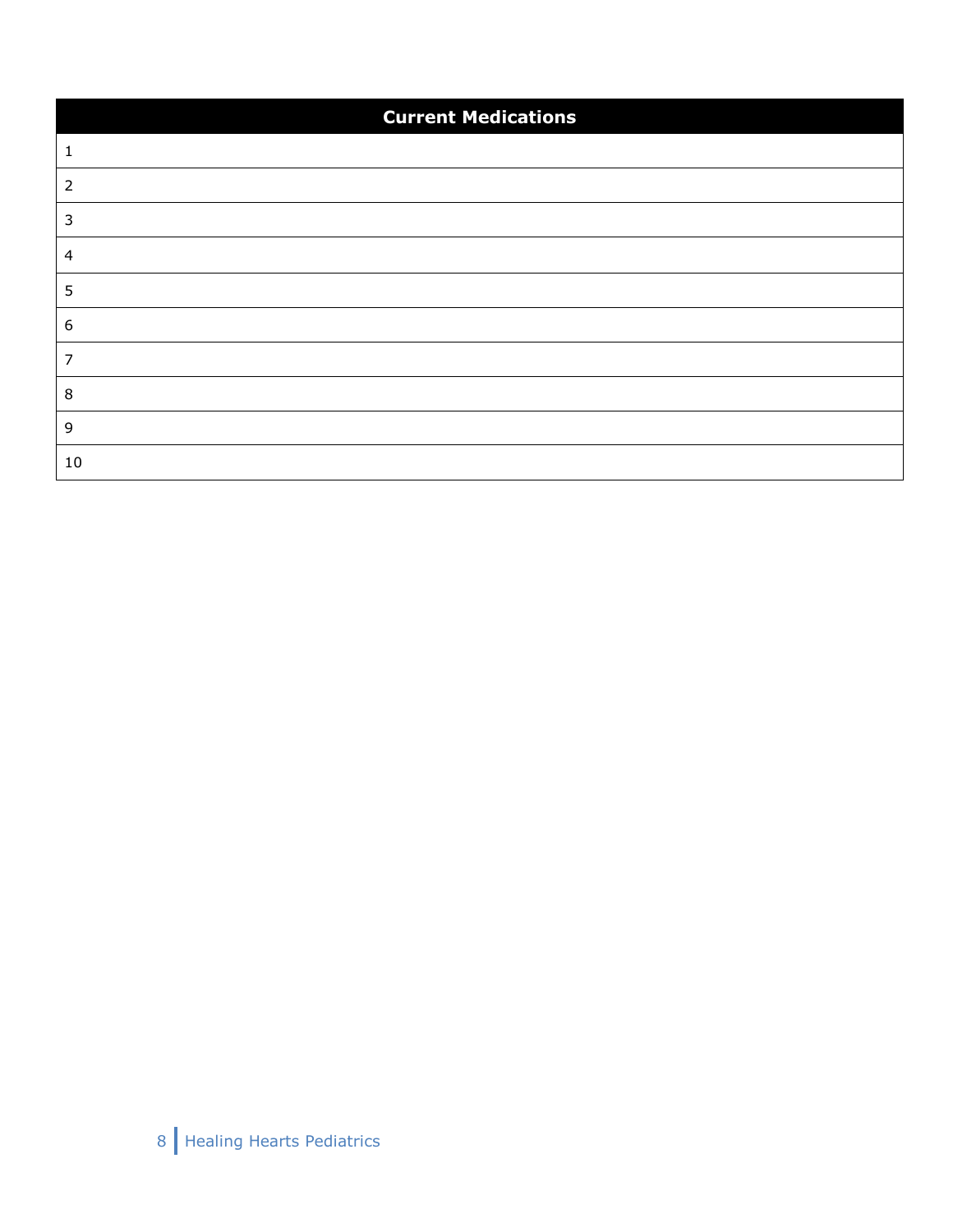| Any concerns for our Care Coordinator regarding:<br>-Domestic violence<br>-mental illness<br>-loss of job<br>-drug or alcohol abuse<br>-suicide<br>-depression |                                                                                         |                                                                              |                                    |                  |                                      |  |  |
|----------------------------------------------------------------------------------------------------------------------------------------------------------------|-----------------------------------------------------------------------------------------|------------------------------------------------------------------------------|------------------------------------|------------------|--------------------------------------|--|--|
| Other:                                                                                                                                                         |                                                                                         |                                                                              |                                    |                  |                                      |  |  |
|                                                                                                                                                                | <b>Family Medical History</b>                                                           |                                                                              |                                    |                  |                                      |  |  |
| No Relevant Family History?                                                                                                                                    | Yes                                                                                     | No                                                                           | Patient Adopted/Foster Care? □ Yes |                  | No                                   |  |  |
| Circle any that apply:                                                                                                                                         |                                                                                         |                                                                              |                                    |                  |                                      |  |  |
| ADD/ADHD                                                                                                                                                       | Deafness                                                                                | Hemoglobinopathy                                                             |                                    | Scoliosis        |                                      |  |  |
| Allergies                                                                                                                                                      |                                                                                         | Depression                                                                   | Hypertension                       |                  | Seizure Disorder                     |  |  |
| Asthma                                                                                                                                                         |                                                                                         | Developmental Delay                                                          | Learning Disability                |                  | Strabismus                           |  |  |
| <b>Birth Defects</b>                                                                                                                                           |                                                                                         | <b>Diabetes</b>                                                              | <b>Mental Retardation</b>          |                  | Sudden infant death                  |  |  |
| Cancer                                                                                                                                                         |                                                                                         | Eczema                                                                       | Migraines                          |                  | Thyroid disease                      |  |  |
| Cardiovascular Disease                                                                                                                                         |                                                                                         | <b>Elevated Lipids</b>                                                       | Obesity                            |                  |                                      |  |  |
| Coronary Artery Disease                                                                                                                                        | Genetic Disease                                                                         |                                                                              | <b>Renal Disease</b>               |                  |                                      |  |  |
| Please explain any family history or chronic illnesses here:                                                                                                   |                                                                                         |                                                                              |                                    |                  |                                      |  |  |
|                                                                                                                                                                |                                                                                         | <b>Social History</b>                                                        |                                    |                  |                                      |  |  |
| Parents Relationship Status                                                                                                                                    |                                                                                         | $\Box$ Single                                                                | $\Box$ Married                     | $\Box$ Divorced  | $\exists$ Widowed                    |  |  |
| Parents Ages                                                                                                                                                   |                                                                                         |                                                                              |                                    |                  |                                      |  |  |
| Parents Occupations                                                                                                                                            |                                                                                         |                                                                              |                                    |                  |                                      |  |  |
| Child is oldest/youngest/middle in family.                                                                                                                     |                                                                                         | Oldest                                                                       | Youngest                           |                  | Middle<br>$\Box$ Only                |  |  |
| Does anyone in your household smoke?                                                                                                                           |                                                                                         | Yes                                                                          | No                                 |                  | If yes, $\Box$ Inside $\Box$ Outside |  |  |
| Home Type:                                                                                                                                                     |                                                                                         | $\Box$ House                                                                 | □ Apartment □ Condo                | $\Box$ Townhouse | $\Box$ Homeless                      |  |  |
| What is the age of your home?                                                                                                                                  |                                                                                         |                                                                              |                                    |                  |                                      |  |  |
| Is there lead in your house?                                                                                                                                   | No $\Box$ Removed<br>$\Box$ Unknown<br>$\Box$ Yes $\Box$                                |                                                                              |                                    |                  |                                      |  |  |
| Uses bike/skating helmet                                                                                                                                       | Yes<br>No<br>$\mathbf{1}$<br>$\blacksquare$                                             |                                                                              |                                    |                  |                                      |  |  |
| Car restraints                                                                                                                                                 |                                                                                         | Front Facing Car Seat<br><b>Booster</b><br>Rear Facing Car Seat<br>Seat Belt |                                    |                  |                                      |  |  |
| Carbon monoxide detector:                                                                                                                                      |                                                                                         | Gas in Home? $\Box$ Yes<br>No<br>$\mathcal{L}$<br>Yes<br>No                  |                                    |                  |                                      |  |  |
| Smoke detectors:                                                                                                                                               | No<br>Yes<br>$\perp$<br>$\blacksquare$                                                  |                                                                              |                                    |                  |                                      |  |  |
| Firearms(weapon) in the home:                                                                                                                                  | Unloaded and Locked for Storage? $\Box$ Yes $\Box$ No<br>$\Box$<br>No<br>Yes<br>$\perp$ |                                                                              |                                    |                  |                                      |  |  |